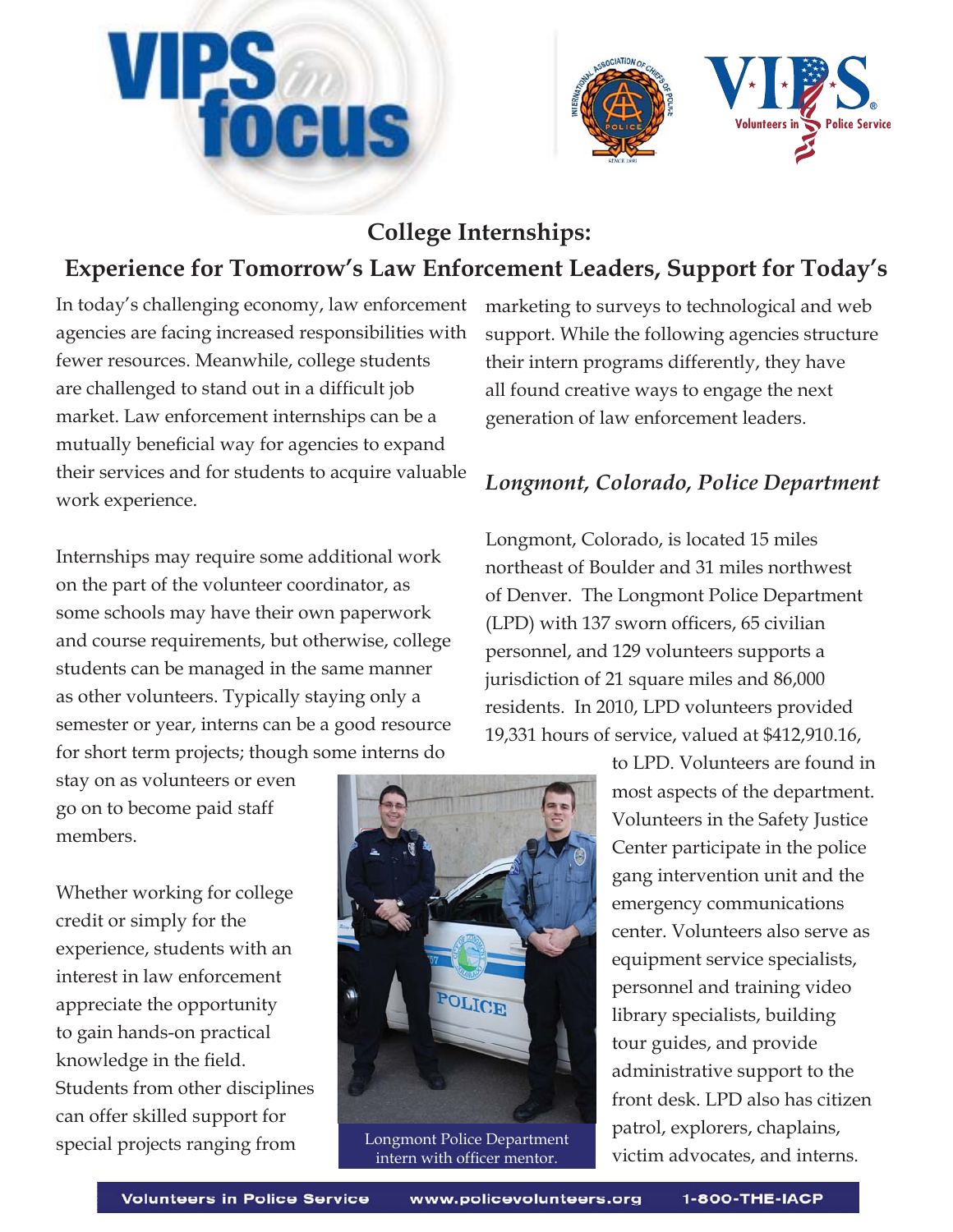The mission of the Longmont Police Department Student Intern Officer (SIO) Program is to provide a quality educational experience to college students by utilizing them in programs that enhance the delivery of service from the Longmont Police Department to the citizens of Longmont and provide an opportunity for students to gain practical work experience in their chosen field of study. To apply to the SIO program, student applicants submit a signed application, an unofficial transcript, and a letter of recommendation from a current professor. To be eligible to be an LPD student intern officer, the student must have a valid driver's license, be enrolled at an accredited college or university, and maintain a cumulative grade point average of 2.5 or better during the duration of the internship. Intern screening includes an oral interview, an integrity interview to learn a student's habits and behaviors, a polygraph, drug screening, and background check. The final selection of an intern is subject to approval by the LPD Support Services Commander.

The application deadlines for internships falls the semester prior to the intern's start date (apply November 1 for spring semester, April 1 for summer and fall). SIO volunteers may stay with the program for the duration of their education through one semester beyond graduation. If a student is placed on academic probation with the university, he or she is suspended from the SIO program until probation is lifted.

Once accepted into the program, SIO volunteers are assigned to a patrol mentor. This patrol mentor provides additional training and is the SIO's direct supervisor. SIOs work alongside a commissioned law enforcement officers for five

hour shifts, limited to two shifts a day (or 10 hours). Training by their mentor covers report writing, radio procedures, officer safety, property room procedures, physical protection training, and call handling. All SIO's are initially assigned to patrol, as this allows SIO's to support all aspects of LPD. Once mastering patrol, students may be assigned to specialized units. Students learn City of Longmont Municipal Code, standard operating procedures, and general orders dealing with ordinances associated within their scope of work. SIOs must volunteer for a minimum of 10 hours a month if they are not participating for credit. Students that are taking the internship for credit must complete the set college requirement for the higher education facility they are attending. In most colleges in Colorado, this is about 20 hours a week for the semester. Scheduling is coordinated between the SIO and their patrol mentor.

Student Intern Officers, who serve more than one semester and have a high-degree of functionality can be cleared by their mentors to respond alone to take minor police reports for no suspect reports for thefts under \$1,000 or malicious mischief, runaway, walk away and missing (from nursing homes) reports and assist in searches. SIO's can also assist with welfare checks, respond to parking complaints, and support crime, fire, and traffic accident scenes by providing perimeter, crowd and traffic control. SIO's at all levels assist with special events such as parades and road races and can be asked to a assist with special detail such as K-9 Unit Training, SWAT team training, evacuations, and community notifications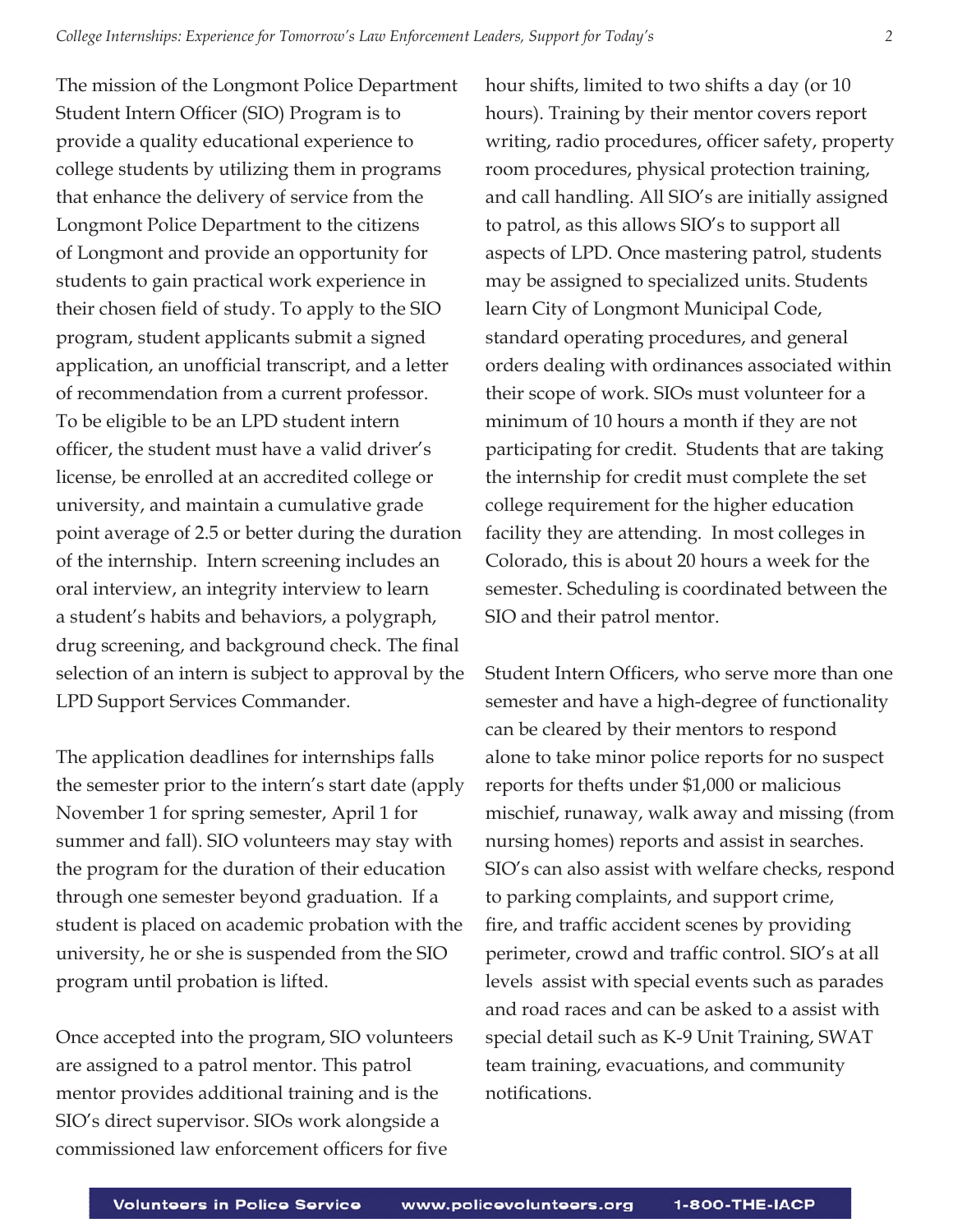Student Intern Officers can begin with Longmont Police Department as early as their freshman year in college and can continue through one semester beyond graduation. This allows interns to stay active while seeking a full time law enforcement career. In the 12 years that LPD has offered this internship opportunity, nearly all SIOs have gone on to careers in local, state, and federal law enforcement agencies in Colorado and across the country.

## *Arlington County, Virginia, Police Department*

Arlington County sits along the Potomac River opposite Washington, DC. The Arlington County Police Department (ACPD) has 360 sworn officers, 100 civilian staff members, and 25 volunteers. ACPD is leanly staffed with approximately 1.7 officers per 1,000 residents and utilizes the skills of strategically positioned volunteers to maximize their enforcement efforts.

ACPD uses volunteers as auxiliary officers to assist officers, clerical volunteers to assist



ACPD interns in the criminal investigations divsion.

with administrative tasks, and interns from area colleges to assist detectives in the criminal investigation division. The department's internship program began in 2000, as a partnership with George Washington University's Forensic Science department. The first students worked on cold case homicides. The program has since evolved to include graduate and undergraduates from the Washington, DC greater metropolitan area.

ACPD accepts seven to eight interns each semester from more than 40 applications. The application process for an intern is thorough and includes an initial application with essays, a panel interview, a background questionnaire identical to an officer applicant, and a polygraph. A background investigation is conducted if the intern applicant passes each stage of the process.

Interns attend all unit meetings and briefings and are cleared to assist with simple assault, petty larceny, cold cases, and financial crimes. Interns gain experience through directly interviewing victims and witnesses. Interns are provided with orientation and guidance on how to conduct these interviews and work on each case with the assigned detective. Interns conduct interviews, document statements, and provide input to the detectives on disposition of cases. For a crime like a stolen wallet, interns will speak with the victim, call pawnshops, and credit card companies, and stores to try to recover surveillance video (which they will watch) or receipts.

The interns are assigned to the criminal investigations division and assist in the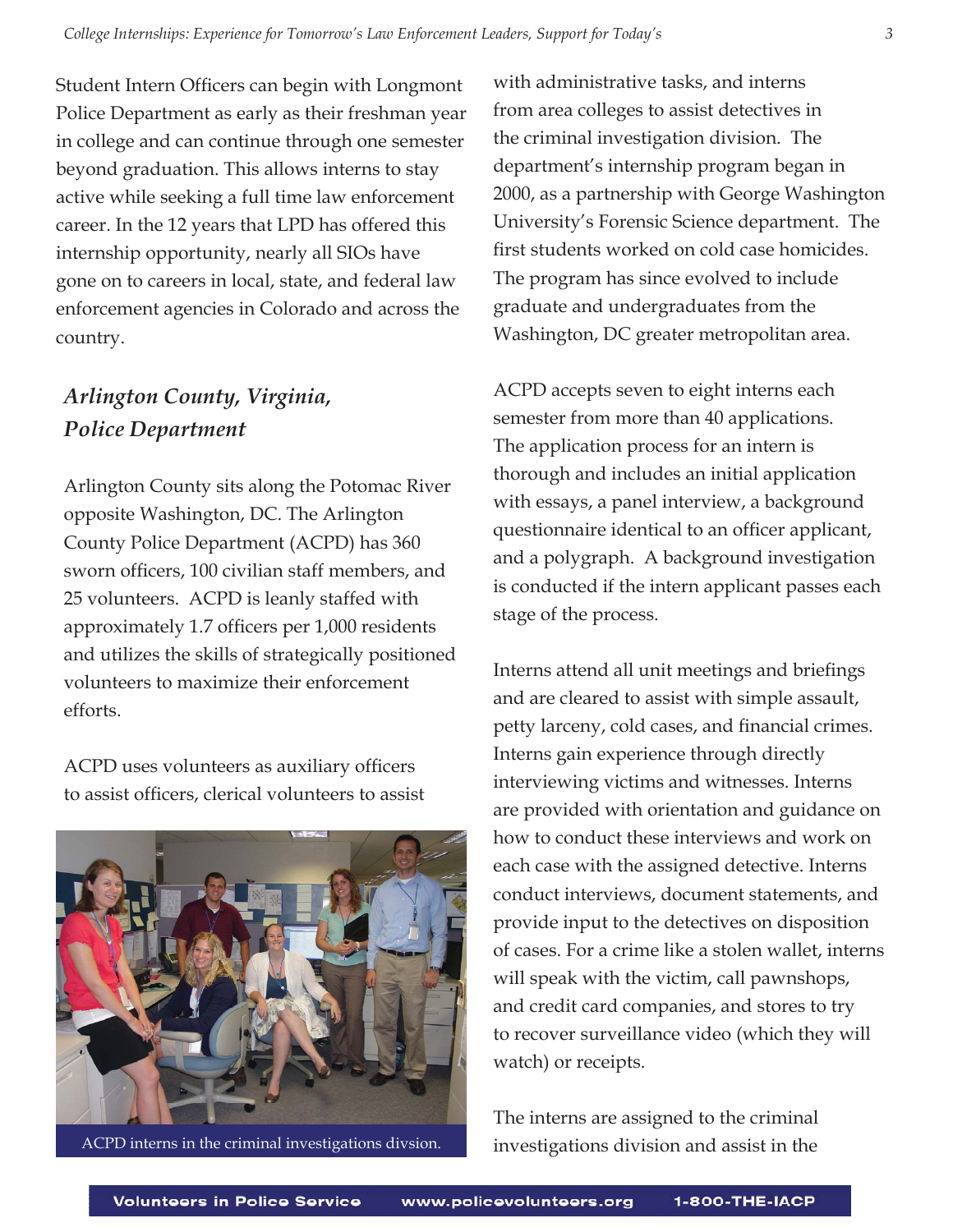homicide/robbery, sex crimes/youth offense/ domestic violence, crimes against property, auto/financial crimes, investigative support, and vice control units. Interns are asked to provide service for a minimum of one semester. The intense application process encourages students to volunteer for more than a semester, and students find they are able to get more involved the longer they intern. Some of the Interns receive course credit(s) from their college/university, but many do not. The department provides free parking to interns but the department is also easily accessible by public transportation. The department also provides dedicated workspace for interns, and the intern coordinator sits in the same area. Interns must commit at least 20 hours a week to the department, although some interns dedicate up to 40 hours a week.

When the criminal investigations division receives a missing person report, interns are sometimes asked to put aside their current cases to assist detectives in the search. The interns maintain a database of every hospital, medical center and clinic, morgue, and shelter in the 5,546 square mile Washington metro area. When a missing person report is received, the interns divide the database among themselves and start making phone calls. As they call each facility, interns also update the contact information as there is constant turnover in some of the facilities.

From January of 2009 through December of 2010, more than 24 student interns with ACPD provided 11, 575 hours assisting the criminal investigation division. Based on the hourly value of a volunteer for Virginia, \$22.03, intern

hours for 2009 and 2010 equaled \$254,997.25 of service. Over those two years, student interns were assigned to more than 550 cases and assisted with 216 special projects such as analyzing cell phone records, listening in on detective phone conversations, and organizing case binders for cold murder and rape cases.

### *Cincinnati, Ohio, Police Department*

Cincinnati is the third largest city in Ohio, with a population of 375,000, and covers 76 square miles along the Ohio River. The Cincinnati Police Department (CPD) is comprised of 1,057 sworn officers and 281 civilian employees. CPD boasts 700 volunteers, the majority of whom are active in the Citizens on Patrol program, with others participating in the Volunteer Camera Surveillance Team, Volunteer Police Photography Team, and Collegiate Internship Program.

With a large number of colleges and universities in and around Cincinnati, including the University of Cincinnati, Xavier University, and Northern Kentucky University, CPD has



developed a strong internship program. Each quarter, CPD places 20 to 40 interns throughout the department. CPD attributes the strength of its internship program to the strength of its relationships with local university professors. CPD does not accept applications directly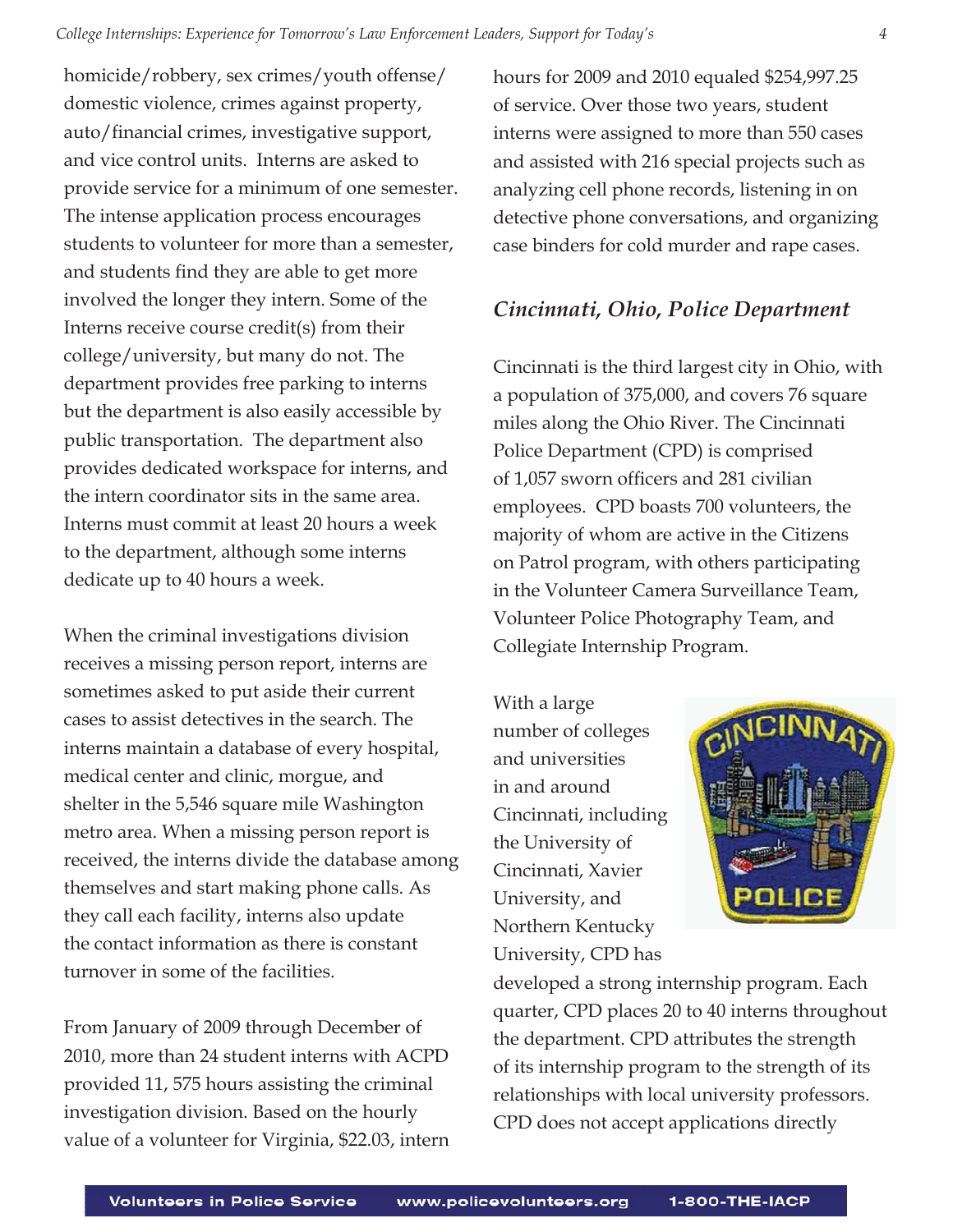from students. All applicants must come prevetted through a university field placement coordinator who knows what qualities CPD looks for in its interns. This saves CPD staff time in not having to interview each applicant. CPD does conduct a thorough background check on each intern prior to acceptance.

At the beginning of each quarter, CPD staff members give a presentation to the University of Cincinnati Criminal Justice Field Placement class, through which the majority of interns are placed. This presentation discusses the roles and expectations of CPD interns and the process for applying. After several issues with previous interns, the presentation was updated to include information about dress code and professional image that is applicable for the internship and careers in public safety. This includes tips on social media image. CPD uses social media checks as another form of background checks for most interns and volunteers. Interns from other colleges and universities are recruited through their school's field placement coordinator.

CPD ensures that interns not only add value to the department but also have a quality, educational work experience. Students complete 96 hours of administrative work and 48 hours of field observation per semester. All interns are issued a student identification badges similar to those worn by civilian employees. Badges are returned to their supervisor and destroyed at the end of the internship. All students receive an orientation with their assigned supervisor. To further their education, interns are given the opportunity to use the driving simulator and fire arms

training program at the police academy. All intern supervisors are encouraged to let students learn by doing. From learning the rules of document destruction to learning about crime analysis through real time data tracking, interns gain valuable knowledge about police work. Interns have been placed in a variety of positions throughout the department, including supporting the financial crimes unit with bank surveys, conducting outreach to faith-based groups for crime prevention programs, and assisting the public at CPD substations.

While most students are criminal justice majors, students from other majors are accepted as well. Students with communications backgrounds have worked with the Public Information Officers, and an intern from a broadcasting program helped create public service announcements. Another student with a pharmacy background assisted with drug research during a high profile nursing home investigation. Officers often learn from their interns as well. A recent intern in the Vortex Investigation Unit taught officers how to better use Google maps for tracking suspect activity and how to use Facebook to track gang connections and activity. With the loss of more than 100 officers since the economic downturn, CPD is making use of interns to support day-to-day functions, while ensuring students are gaining valuable work experience.